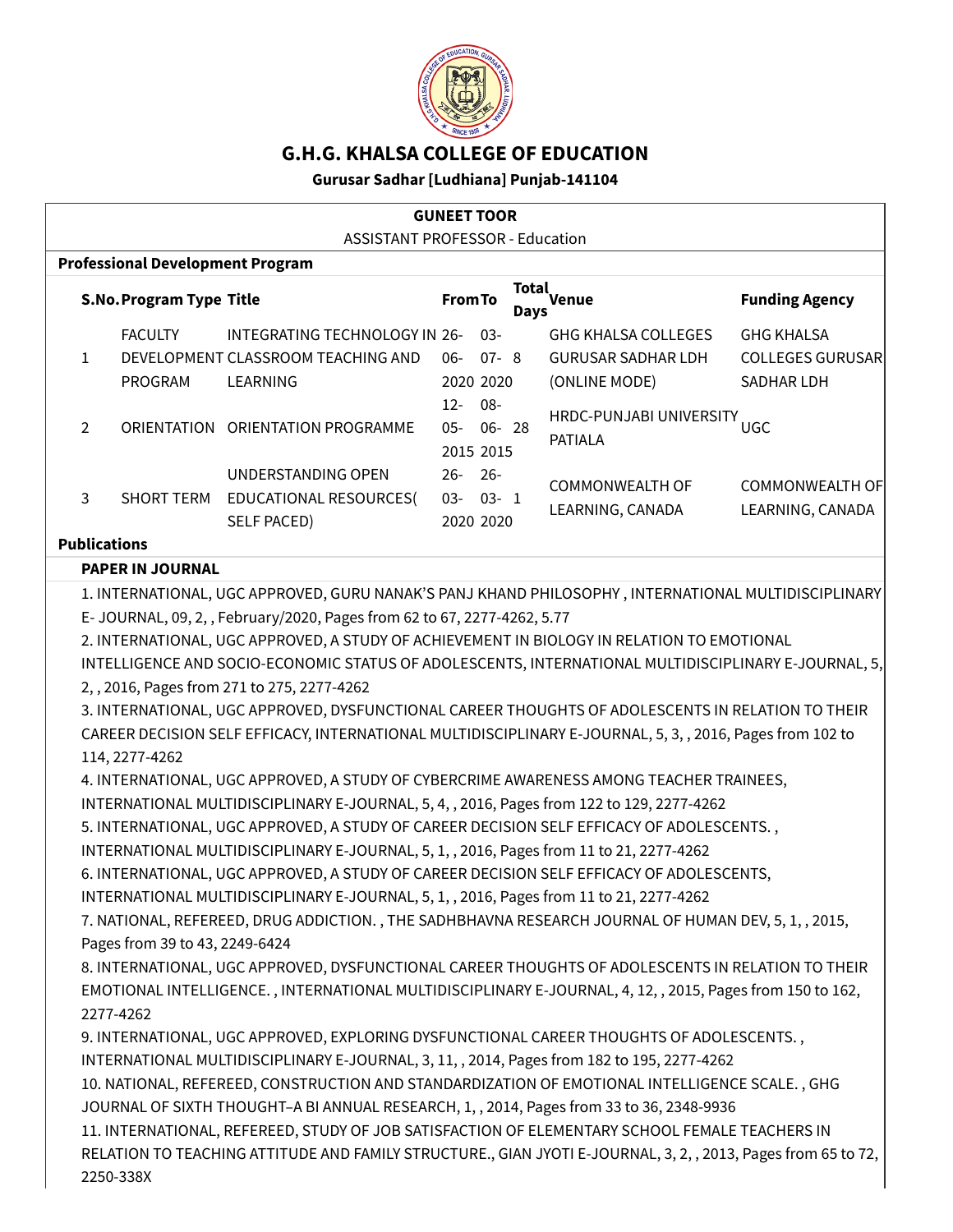12. NATIONAL, REFEREED, REHABILITATION OF FEMALES WITH DISABILITIES IN INDIA, THE SADBHAVNA RESEARCH JOURNAL OF HUMAN DEVELOPMENT, 3, 1, , 2013, Pages from 1 to 13, 2249-6424

13. INTERNATIONAL, UGC APPROVED, LIFE SATISFACTION OF SENIOR SECONDARY SCHOOL TEACHERS IN RELATION TO THEIR EMOTIONAL INTELLIGENCE. , INTERNATIONAL MULTIDISCIPLINARY E-JOURNAL, 2, 10, , 2013, Pages from 108 to 118, 2277-4262

14. NATIONAL, REFEREED, 5 A STUDY OF EMOTIONAL INTELLIGENCE OF SECONDARY SCHOOL TEACHERS WITH RESPECT TO SOME DEMOGRAPHIC VARIABLES. , THE SADBHAVNA RESEARCH JOURNAL OF HUMAN DEVELOPMENT, 3, 4, , 2013, Pages from 77 to 87, 2249-6424

15. NATIONAL, REFEREED, STUDY OF BEHAVIORAL PROBLEMS OF STUDENTS AT PRIMARY LEVEL. , THE SADHBHAVNA RESEARCH JOURNAL OF HUMAN DEV, 3, 3, , 2013, Pages from 65 to 72, 2249-6424

16. INTERNATIONAL, UGC APPROVED, A STUDY OF LIFE SATISFACTION OF SECONDARY SCHOOL TEACHERS, INTERNATIONAL MULTIDISCIPLINARY E-JOURNAL, 2, 9, , 2013, Pages from 118 to 125, 2277-4262

17. NATIONAL, REFEREED, A STUDY OF VALUES AS REFLECTED IN THE SECONDARY SCHOOL SOCIAL SCIENCE TEXTBOOKS OF CBSE AND PSEB. , RESEARCHER TANDEM, 4, 13, , 2013, Pages from 29 to 34, 2230-8806 18. GURU NANAK'S PANJ KHAND PHILOSOPHY, IDEOLOGY OF GURU NANAK DEV JI IN GLOBAL CONTEXT, , 0

# **PAPER IN PROCEEDING**

1. NATIONAL, REFEREED, COLLABORATION OF ACADEMIA AND INDUSTRY – NEED OF QUALITY EDUCATION, ACADEMIA - INDUSTRY COLLABORATION: BEST PRACTICES, , 2017, 978-93-85449-14-7

2. NATIONAL, PEER REVIEWED, GROSS NATIONAL HAPPINESS – A MEASURE OF QUALITY OF LIFE, HEALTH, HAPPINESS AND WHOLENESS, , 2017, 978-93-85450-04-4

3. NATIONAL, PEER REVIEWED, QUALITY RESEARCH IN TEACHER EDUCATION, ACTION RESEARCH: A TOOL FOR PRACTITIONERS, , 2016

4. NATIONAL, REFEREED, EDUCATION FOR SUSTAINABLE DEVELOPMENT- VISION TO REALITY. , ICT AND SUSTAINABLE DEVELOPMENT, TWENTYFIRST CENTURY PUBLICATION, PATIALA, 2016, 978-93-85447-23-5

5. NATIONAL, REFEREED, LIFE SKILLS EDUCATION: NEED OF THE HOUR. , DEVELOPING CRITICAL THINKING: NEED OF AN HOUR. , APH PUBLISHING CORPORATION: NEW DELHI., 2016, 978-93-85876-77-6

6. REGIONAL, PEER REVIEWED, HUMAN RIGHTS – A NATIONAL AND INTERNATIONAL PERSPECTIVE. , HUMAN RIGHTS, CHETNA PARKASHAN, LUDHIANA, 2015, 935112091-0

7. NATIONAL, REFEREED, REDEFINING LITERACY IN THE EMERGING DIGITAL SOCIETY, THE STATE OF E-LEARNING. , TWENTYFIRST CENTURY PUBLICATION, PATIALA, 2015, 978-93-85446-02-3

8. NATIONAL, REFEREED, SCHOOL EDUCATION: UNIVERSALISATION AND QUALITY CONCERNS, QUALITY CONCERNS IN TEACHING LEARNING PROCESS. , TWENTY FIRST CENTURY PUBLICATIONS PATIALA, 2015, 978-93-85446-52-8 9. REGIONAL, PEER REVIEWED, BRIDGING GAPS IN INDIAN CULTURE, ACCULTRATION AND EDUCATION, JALANDHAR: SG

PUBLISHERS , 2015, 938391117-4 10. NATIONAL, PEER REVIEWED, TRANSFORMING TEACHER EDUCATION IN CHANGING SCENARIO. , EMERGING TRENDS

AND INNOVATIONS IN TEACHER EDUCATION. , TWENTY FIRST CENTURY PUBLICATIONS PATIALA, 2015, 978-93-80748- 85-6

11. NATIONAL, PEER REVIEWED, RIGHT TO EDUCATION: CHALLENGES AND IMPLEMENTATION, ISSUES AND CHALLENGES IN RTE. , APH PUBLISHING CORPORATION: NEW DELHI., 2014, 978-93-313-2324-8

12. NATIONAL, REFEREED, QUALITY EDUCATION: RURAL AND URBAN PERSPECTIVES, E-LEARNING: THE DIGITAL INNOVATION IN EDUCATION, , 2014, 978-93-8014-519-8

13. NATIONAL, REFEREED, QUALITY CONCERNS IN TEACHER EDUCATION , INTEGRATION OF ICT IN TEACHER EDUCATION: NEED OF THE HOUR, , 2013, 978-93-8014-549-5

14. REGIONAL, REFEREED, INCLUSIVE EDUCATION- VISION TO PRACTICE. , NATIONAL LEVEL PRACTICES ON EDUCATION OF CHILDREN WITH DISABILITIES. , HIND PUBLISHERS: MAHARAJ NAGAR, LUDHIANA. , 2013, 978-81-909549-2-1 15. NATIONAL, PEER REVIEWED, "RIGHT TO EDUCATION: CHALLENGES AND IMPLEMENTATION"., ISSUES AND CHALLENGES IN RTE. , , 2013, 9789-93-313-2324-8

16. REGIONAL, PEER REVIEWED, RESURGENCE OF EDUCATION- AN EFFORT TOWARDS QUALITY CULTURE IN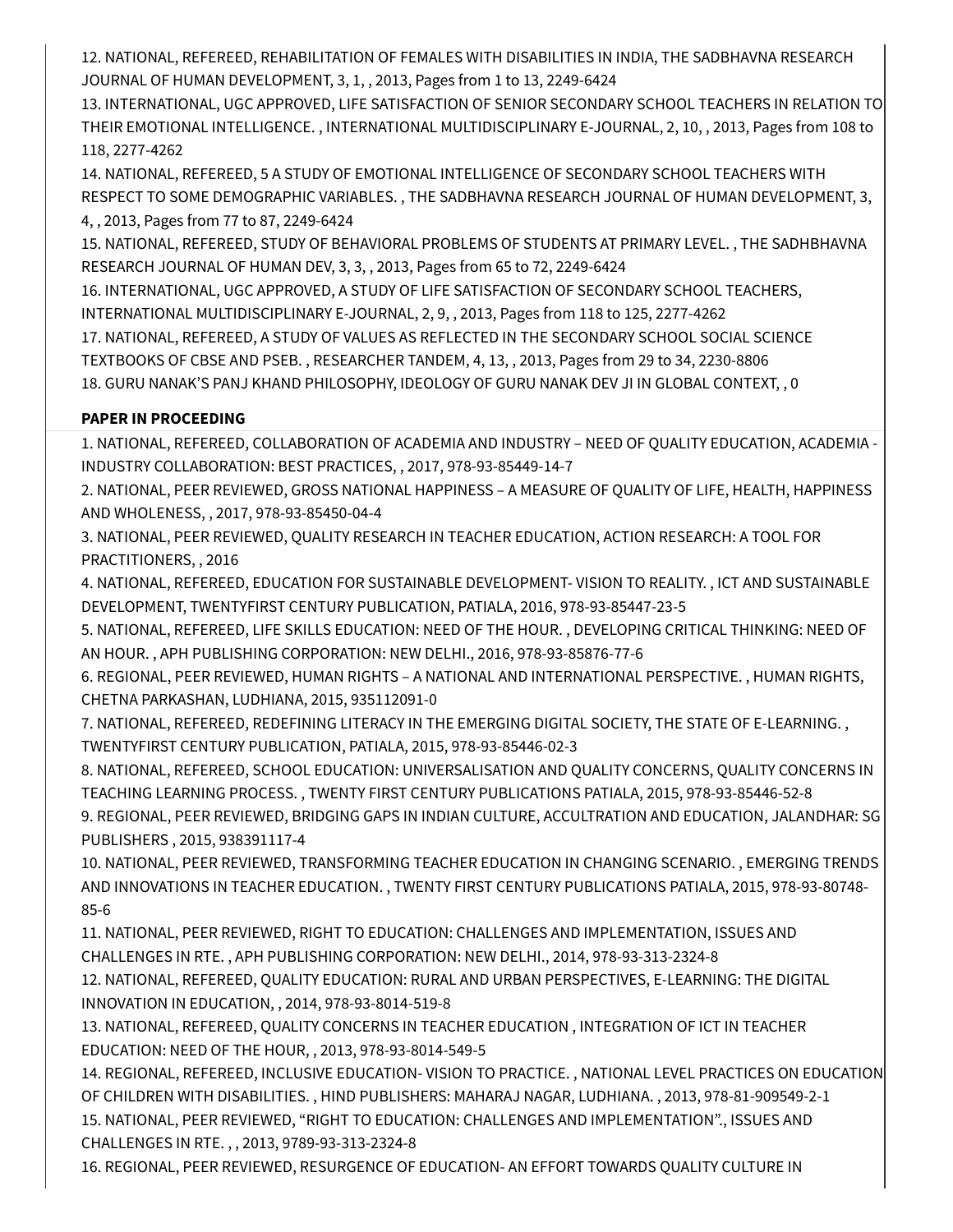EDUCATION. , QUALITY CULTURE IN TEACHER EDUCATION, NIRVAAN PUBLICATION: LUDHIANA, 2013 17. NATIONAL, PEER REVIEWED, RE-IMAGINING TEACHER EDUCATION: PERSPECTIVES AND TRANSFORMATIONS. , PREPARATION OF PROFESSIONAL TEACHERS FOR THE SCHOOLS OF 21ST CENTURY. , TWENTYFIRST CENTURY PUBLICATION, PATIALA, 2013, 978-93-80144-91-7

18. NATIONAL, REFEREED, GROSS NATIONAL HAPPINESS – A MEASURE OF QUALITY OF LIFE , HEALTH, HAPPINESS AND WHOLENESS , , 0, 978-93-85450-04-4

### **Participations**

## **CONFERENCE**

1. 27-04-2018 to 28-04-2018/INTERNATIONAL /RE ENVISIONING EDUCATION : CHALLENGES AND OPPORTUNITIES/SCHOOL OF EDUCATION, LPU, PHAGWARA/SCHOOL OF EDUCATION, LPU, PHAGWARA/LPU/PAPER PRESENTER/INTEGRATION OF ICT IN INDIAN HIGHER EDUCATION: INITIATIVES, CHALLENGES AND BENEFITS 2. 20-02-2017 to 20-02-2017/INTERNATIONAL /GROSS NATIONAL HAPPINESS - A MEASURE OF QUALITY OF LIFE/GHG KHALSA COLLEGE OF EDUCATION, GURUSAR SADHAR/GHG KHALSA COLLEGE OF EDUCATION, GURUSAR SADHAR/GERA/PAPER PRESENTER/HEALTH, HAPPINESS AND WHOLENESS

3. 05-02-2015 to 06-02-2015/INTERNATIONAL /REDEFINING LITERACY IN THE EMERGING DIGITAL SOCIETY/BHUTTA COLLEGE OF EDUCATION, LUDHIANA/BHUTTA COLLEGE OF EDUCATION , LDH/CDC, PU, CHD IN COLLABORATION WITH WORLD PUNJABI COUNCIL, TORONTO, CANADA AND CONFEDERATION COLLEGE,/PAPER PRESENTER/THE STATE OF E LEARNING IN EDUCATION

4. 14-10-2014 to 15-10-2014/NATIONAL /HIGHER EDUCATION AND CIVIL SOCIETY IN 21ST CENTURY/DEPT. OF EDUCATION AND COMMUNITY SERVICE, PUNJABI UNIVERSITY, PATIALA/DEPT. OF EDUCATION AND COMMUNITY SERVICE, PUNJABI UNIVERSITY, PATIALA/PUNJABI UNIVERSITY, PATIALA/PAPER PRESENTER

5. 21-02-2014 to 22-02-2014/INTERNATIONAL /CHALLENGES FOR LEARNING PROFESSIONALS - NEW

DIRECTIONS/PARTAP COLLEGE OF EDUCATION, LUDHIANA/PARTAP COLLEGE OF EDUCATION,

LUDHIANA/INTERNATIONAL PROFESSIONAL DEVELOPMENT ASSOCIATION , U.K./PAPER PRESENTER/TEACHERS AS LEARNERS- CAREER LONG PROFESSIONAL LEARNING

6. 31-01-2014 to 31-01-2014/NATIONAL /QUALITY ASSURANCE AND EXCELLENCE IN EDUCATIONAL

INSTITUTIONS/RAYAT COLLEGE OF EDUCATION, RAILMAJRA/RAYAT COLLEGE OF EDUCATION, RAILMAJRA/DEAN COLLEGE DEVELOPMENT COUNCIL, PUNJAB UNIVERSITY ,CHADIGARH/PAPER PRESENTER/ICT AS A LEARNING TOOL 7. 22-11-2013 to 23-11-2013/INTERNATIONAL /WOMEN AND DEVELOPMENT/WOMEN'S STUDIES CENTRE, PUNJABI UNIVERSITY, PATIALA/WOMEN'S STUDIES CENTRE, PUNJABI UNIVERSITY, PATIALA/PUNJABI UNIVERSITY, PATIALA/PAPER PRESENTER/A STUDY OF ANXIETY AND DEPRESSION AMONG WOMEN

8. 22-11-2013 to 24-11-2013/INTERNATIONAL /ROLE OF STATUTORY BODIES IN QUALITY ASSURANCE OF TEACHER EDUCATION: A GLOBAL PERSPECTIVE/KHALSA COLLEGE OF EDUCATION, AMRITSAR/KHALSA COLLEGE OF EDUCATION, AMRITSAR/IATE /PAPER PRESENTER/CYBER CRIME AWARENESS AMONG PUPIL TEACHERS

9. 25-10-2013 to 27-10-2013/FIRST SOUTH ASIAN HISTORY/DEPARTMENT OF HISTORY, PUNJABI UNIVERSITY, PATIALA/DEPARTMENT OF HISTORY, PUNJABI UNIVERSITY, PATIALA/PUNJABI UNIVERSITY, PATIALA/PAPER PRESENTER/DISPARITIES IN EDUCATION BASED ON CASTE, CLASS AND GENDER

10. 26-09-2013 to 26-09-2013/INTERNATIONAL /SOCIO-ECONOMIC CHANGES IN SOUTH ASIA/CENTRE FOR SOUTH WEST ASIA STUDY (PAKISTAN-AFGHANISTAN), PUNJABI UNIVERSITY PATIALA/CENTRE FOR SOUTH WEST ASIA STUDY (PAKISTAN-AFGHANISTAN), PUNJABI UNIVERSITY PATIALA/PUNJABI UNIVERSITY, PATIALA/PAPER PRESENTER/GENDER INEQUALITIES IN EDUCATION IN SOUTH ASIA

11. 27-02-2013 to 28-02-2013/NATIONAL /CONTINUOUS PROFESSIONAL DEVELOPMENT FOR LEARNING PROFESSIONALS/PARTAP COLLEGE OF EDUCATION, LUDHIANA/PARTAP COLLEGE OF EDUCATION, LUDHIANA/UGC DEVELOPMENT SCHEME/PAPER PRESENTER

12. 02-02-2013 to 02-02-2013/INTERNATIONAL /EDUCATION, MANAGEMENT AND TECHNOLOGY - EMANATE 2013/GJIMT,MOHALI/GJIMT, MOHALI/PAPER PRESENTER/STUDY OF JOB SATISFACTION OF ELEMENTARY SCHOOL FEMALE TEACHERS IN RELATION TO TEACHING ATTITUDE AND FAMILY STRUCTURE

13. 29-01-2013 to 29-01-2013/UNIVERSITY/REORIENTING TEACHERS FOR VALUE EDUCATION/DEPARTMENT OF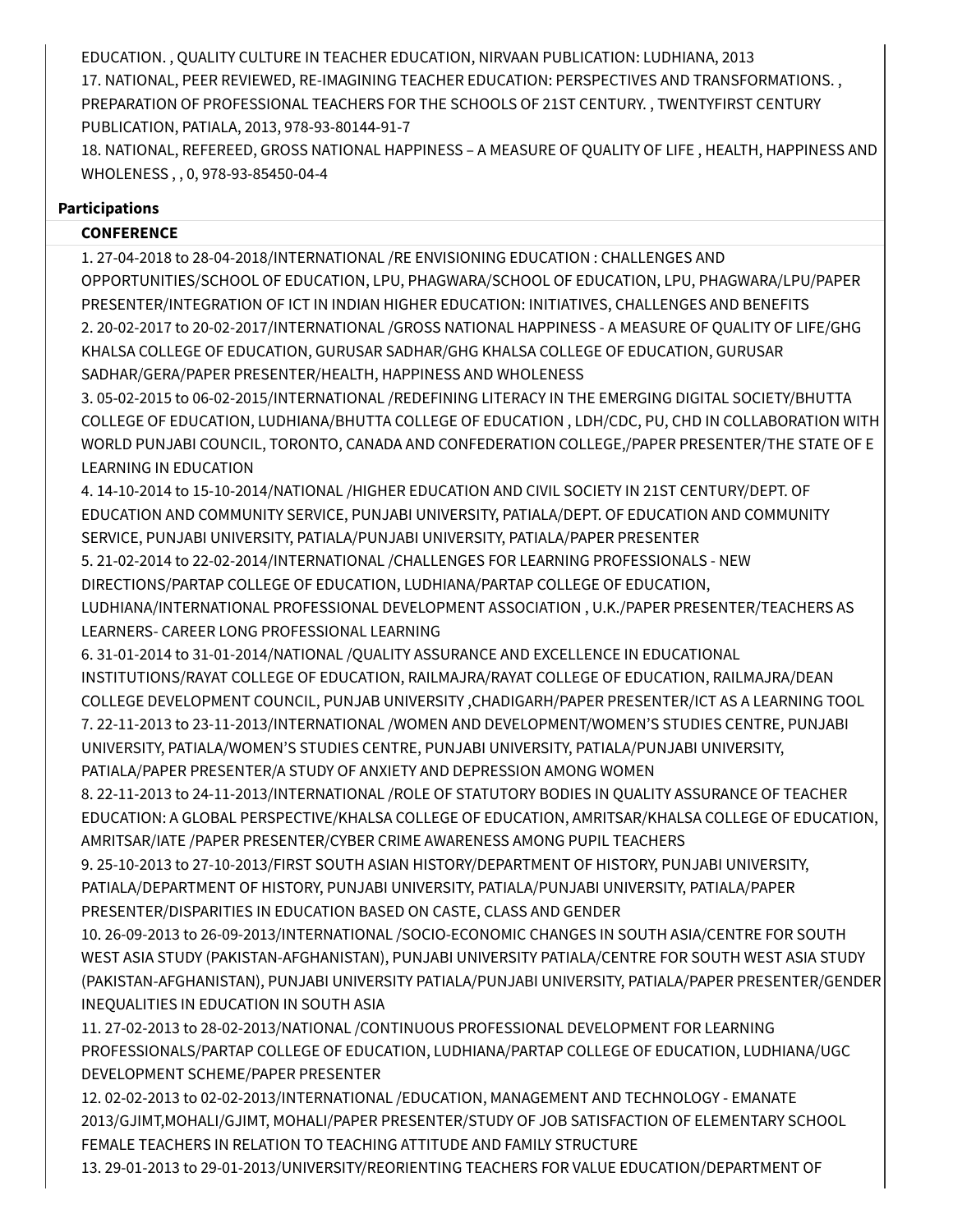EDUCATION, PANJAB UNIVERSITY, CHANDIGARH/DEPARTMENT OF EDUCATION, PANJAB UNIVERSITY, CHANDIGARH/CTC/PARTICIPATION

14. 06-06-2012 to 07-06-2012/NATIONAL LEVEL/CORRESPONDANCE EDUCATION TO OPEN AND DISTANCE EDUCATION: 50 YEARS OF REVOLUTION AND CHALLENGES AHEAD/ICSSR, PU, CHD/UNIVERSITY SCHOOL OF OPEN LEARNING, PANJAB UNIVERSITY, CHANDIGARH /ICSSR/PRESENTED A PAPER/INTEGRATION OF ICT IN HIGHER EDUCATION **INSTITUTIONS** 

15. 06-04-2012 to 08-04-2012/WORLD CONFERENCE/SHAPING A FUTURE CLASSROOM: A GLOBAL PERSPECTIVE/LOVELY PROFESSIONAL UNIVERSITY, PHAGWARA/LOVELY PROFESSIONAL UNIVERSITY/GERA/PRESENTED A PAPER 16. 24-02-2012 to 25-02-2012/INTERNATIONAL /INTERNATIONAL CONFERENCE OF APPLIED PSYCHOLOGY/PUNJAB UNIVERSITY CHANDIGARH/PUNJAB UNIVERSITY, CHANDIGARH /PRESENTED A PAPER/STUDY OF TEACHER EFFECTIVENESS AND ORGANIZATIONAL CLIMATE IN RELATION TO EMOTIONAL INTELLIGENCE AMONG TEACHERS AT SEC. STAGE

17. 02-11-2011 to 02-11-2011/INTERNATIONAL /CREATING A CONSCIENTIOUS, HUMANE AND ELEVATED ENVIRONMENT - A CHALLENGE TO EDUCATION/DOABA COLLEGE OF EDUCATION, KHARAR, MOHALI, PUNJAB/DOABA COLLEGE OF EDUCATION, KHARAR, MOHALI, PUNJAB/PRESENTED A PAPER/INHERENT VALUE LEARNING IN THE SECONDARY SCHOOL SOCIAL SCIENCE TEXT BOOKS OF CBSE AND PSEB

18. 30-09-2011 to 01-10-2011/INTERNATIONAL /QUALITY CONCERNS IN EDUCATION: ISSUES AND CHALLENGES/SHIVALIK INSTITUTE OF EDUCATION AND RESEARCH, PHASE VI, MOHALI/SHIVALIK INSTITUTE OF EDUCATION AND RESEARCH, PHASE VI, MOHALI/CTE/PRESENTED A PAPER/QUALITY CONCERNS IN TEACHER EDUCATION UNDER SSA PROGRAM IN PUNJAB

19. 07-02-2008 to 09-02-2008/STATE/11TH PUNJAB SCIENCE CONGRESS/THAPAR UNIVERSITY,PATIALA/THAPAR UNIVERSITY PATIALA/PRESENTED A PAPER/EFFECT OF SEMINAL PLASMA ON PROTEIN LEAKAGE FROM BULL SPERMATOZOA DURING IN VITRO FERTILIZATION

20. 07-02-2007 to 09-02-2007/STATE/10TH PUNJAB SCIENCE CONGRESS/DAVIET JALLANDHAR/DAVIET JALLANDHAR/PUNJAB ACADEMY OF SCIENCES, PATIALA

# **SEMINAR**

1. 10-07-2020 to 11-07-2020/NATIONAL LEVEL WEBINAR/LEARNING MANAGEMENT SYSTEM/GHG KHALSA COLLEGE OF EDUCATION, GURUSAR SADHAR/GHG KHALSA COLLEGE OF EDUCATION, GURUSAR SADHAR/GHG KHALSA COLLEGE OF EDUCATION GURUSAR SADHAR/ ORGANIZER COMMITTEE MEMBER/LEARNING MANAGEMENT SYSTEM 2. 07-07-2020 to 08-07-2020/INTERNATIONAL /MENTAL HEALTH AND WELL BEING DURING PANDEMIC AND POST COVID 19/GHG KHALSA COLLEGE OF EDUCATION, GURUSARSADHAR ,LDH/GHG KHALSA COLLEGE OF EDUCATION, GURUSAR SADHAR/GHG KHALSA COLLEGE OF EDUCATION GURUSAR SADHAR/PARTICIPANT/MENTAL HEALTH AND WELL BEING DURING PANDEMIC AND POST COVID 19

3. 26-06-2020 to 27-06-2020/INTERNATIONAL /EDUCATION IN DIGITAL MODE - OPPORTUNITIES AND CHALLENGES IN POST COVID - 19 WORLD/GUJRANWALA GURU NANAK INSTITUTE OF MANAGEMENT AND TECHNOLOGY, LUDHIANA/DEPTT OF COMPUTER APPLICATIONS, GUJRANWALA GURU NANAK INSTITUTE OF MANAGEMENT AND TECHNOLOGY, LUDHIA/GUJRANWALA GURU NANAK INSTITUTE OF MANAGEMENT AND TECHNOLOGY, LUDHIANA/PARTICIPANT/EDUCATION IN DIGITAL MODE - OPPORTUNITIES AND CHALLENGES IN POST COVID - 19 WORLD

4. 11-06-2020 to 12-06-2020/INTERNATIONAL SYMPOSIUM/COVID - 19 : SOCIAL PERSPECTIVES/GUJRANWALA GURU NANAK INSTITUTE OF MANAGEMENT AND TECHNOLOGY, LUDHIANA/GUJRANWALA GURU NANAK INSTITUTE OF MANAGEMENT AND TECHNOLOGY LUDHIANA/GUJRANWALA GURU NANAK INSTITUTE OF MANAGEMENT AND TECHNOLOGY, LUDHIANA/PARTICIPANT/COVID - 19 : SOCIAL PERSPECTIVES

5. 12-05-2020 to 16-05-2020/NATIONAL WEBINAR/KNOWLEDGE GENERATION IN EDUCATION DURING COVID - 19 PANDEMIC/BOMBAY TEACHERS TRAINING COLLEGE,MUMBAI/BOMBAY TEACHERS TRAINING COLLEGE,MUMBAI/HSNC UNIVERSITY & DEPTT OF EDUCATION,UNIVERSITY OF MUMBAI /PARTCIPANT/KNOWLEDGE GENERATION IN EDUCATION DURING COVID - 19 PANDEMIC

6. 07-05-2020 to 07-05-2020/NATIONAL WEBINAR/EYE : IS THERE EVER A LOCKDOWN/BOMBAY TEACHERS TRAINING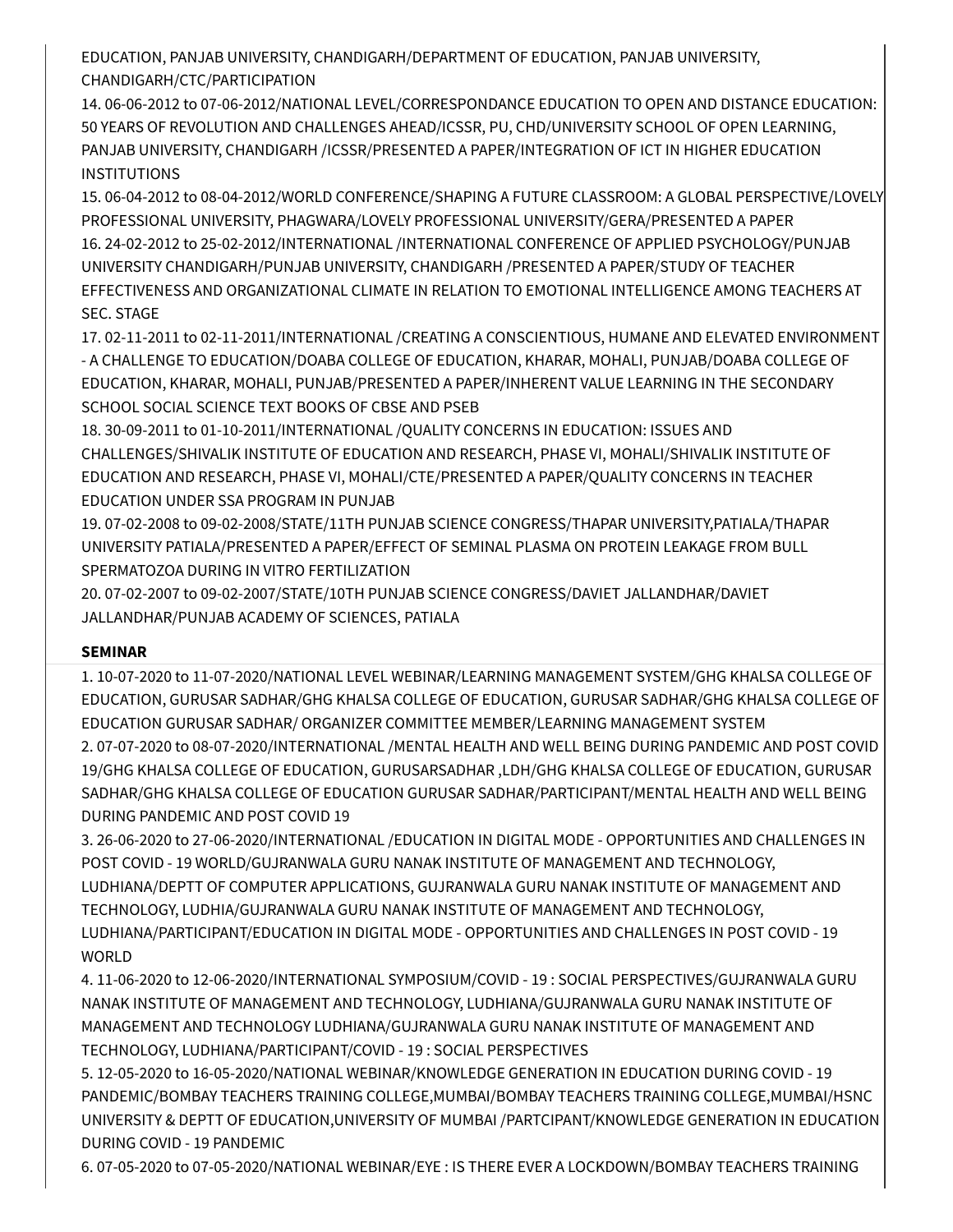COLLEGE,MUMBAI/BOMBAY TEACHERS TRAINING COLLEGE,MUMBAI/HSNC/PARTCIPANT/EYE : IS THERE EVER A LOCKDOWN

7. 05-05-2020 to 05-05-2020/NATIONAL WEBINAR/MINDFULNESS DURING UNCERTAIN TIMES/BOMBAY TEACHERS TRAINING COLLEGE,MUMBAI/BOMBAY TEACHERS TRAINING COLLEGE,MUMBAI/HSNC/PARTCIPANT/MINDFULNESS DURING UNCERTAIN TIMES

8. 04-05-2020 to 04-05-2020/NATIONAL WEBINAR/MINDFUL EATING DURING COVID 19 PANDEMIC/BOMBAY TEACHERS TRAINING COLLEGE,MUMBAI/BOMBAY TEACHERS TRAINING COLLEGE,MUMBAI/HSNC/PARTCIPANT/MINDFUL EATING DURING COVID 19 PANDEMIC

9. 03-05-2020 to 03-05-2020/NATIONAL WEBINAR/LEARN ORGANICALLY THE COMMUNICATION SKILLS /BOMBAY TEACHERS TRAINING COLLEGE,MUMBAI/BOMBAY TEACHERS TRAINING COLLEGE,MUMBAI/HSNC/PARTICIPANT/LEARN ORGANICALLY THE COMMUNICATION SKILLS

10. 02-05-2020 to 02-05-2020/NATIONAL LEVEL WEBINAR/LEARNING MANAGEMENT SYSTEM/BOMBAY TEACHERS TRAINING COLLEGE,MUMBAI/BOMBAY TEACHERS TRAINING COLLEGE,MUMBAI/HSNC/PARTICIPATION/LEARNING MANAGEMENT SYSTEM

11. 13-04-2020 to 14-04-2020/NATIONAL WEBINAR/DR. AMBEDKAR : EDUCATION AND SOCIAL JUSTICE/SCHOOLOF EDUCATION, MGAHV, WARDHA, MAHARASHTRA/SCHOOLOF EDUCATION, MGAHV, WARDHA,

MAHARASHTRA/PMMMNMIT/PARTCIPANT/DR. AMBEDKAR : EDUCATION AND SOCIAL JUSTICE

12. 27-02-2020 to 27-02-2020/NATIONAL LEVEL SEMINAR /NAAC : REVISED ACCREDITATION FRAMEWORK/GHG KHALSA COLLEGE OF EDUCATION, GURUSAR SADHAR/GHG KHALSA COLLEGE OF EDUCATION, GURUSAR SADHAR/UGC PARAMARSH SCHEME/ORGANISER AND MEMBER OF THE STANDING COMMITEE/NAAC : REVISED ACCREDITATION FRAMEWORK

13. 17-02-2020 to 17-02-2020/INTERNATIONAL SEMINAR/RETOUCHING ENVIRONMENTAL CONCERNS IN PRESENT SCENARIO/SANT DARBARA SINGH COLLEGE OF EDUCATION FOR WOMEN, LOPON/SANT DARBARA SINGH COLLEGE OF EDUCATION FOR WOMEN, LOPON/COLLEGE DEVELOPMENT COUNCIL PU CHD. /PAPER PRESENTER/ENVIRONMENTAL ETHICS : ISSUES AND POSSIBLE SOLUTIONS

14. 07-02-2020 to 07-02-2020/NATIONAL LEVEL WORKSHOP/NAAC-RAF /SANT BABA BHAG SINGH MEMORIAL GIRLS COLLEGE ,SUKHANAND /GHG KHALSA COLLEGE OF EDUCATION, GURUSAR SADHAR/UGC PARAMARSH SCHEME/RESOURSE PERSON/CRITERIA II OF RAF

15. 05-02-2020 to 06-02-2020/NATIONAL LEVEL WORKSHOP/RAF-ISSUES AND CHALLENGES/GURU GOBIND SINGH KHALSA COLLEGE FOR WOMEN,KAMALPURA /GHG KHALSA COLLEGE OF EDUCATION, GURUSAR SADHAR/UGC PARAMARSH SCHEME/RESOURCE PERSON/CRITERIA II OF RAF

16. 23-01-2020 to 24-01-2020/NATIONAL LEVEL WORKSHOP/RAF-ISSUES AND CHALLENGES/CORDIA GROUP OF COLLEGES ,SANGHOL /GHG KHALSA COLLEGE OF EDUCATION, GURUSAR SADHAR/UGC PARAMARSH SCHEME/RESOURCE PERSON/CRITERIA II OF RAF

17. 20-01-2020 to 20-01-2020/NATIONAL LEVEL WORKSHOP/NAAC-RAF/SHANTI TARA GIRLS COLLEGE,AHMEDGARH,SANGRUR/GHG KHALSA COLLEGE OF EDUCATION, GURUSAR SADHAR/UGC PARAMARSH SCHEME/RESOURCE PERSON/CRITERIA II OF RAF

18. 13-09-2019 to 13-09-2019/NATIONAL /REVISED ACCREDITATION FRAMEWORK : PROSPECTS AND CHALLENGES FOR RURAL AND SEMI URBAN COLLEGES/MATA GUJRI COLLEGE SRI FATEHGARH SAHIB/MATA GUJRI COLLEGE SRI FATEHGARH SAHIB/IQAC /PARTICIPATION

19. 03-09-2019 to 04-09-2019/NATIONAL /ARTISTRY IN TEACHING : EXPLORING THE UNEXPLORED/GHG KHALSA COLLEGE OF EDUCATION, GURUSAR SADHAR/GHG KHALSA COLLEGE OF EDUCATION, GURUSAR SADHAR/G.H.G KHALSA COLLEGE OF EDUCATION GURSAR SADHAR IN COLABORATION WITH BOMBAY TEACHERS TRAINING COLLEG/PARTCIPANT

20. 26-03-2017 to 26-03-2017/INTERNATIONAL /QUALITY RESEARCH IN TEACHER EDUCATION/PARTAP COLLEGE OF EDUCATION, LUDHIANA/PARTAP COLLEGE OF EDUCATION, LUDHIANA/IPDA INDIA UNDER THE PATRONAGE OF INTERNATIONAL PROFESSIONAL DEVELOPMENT ASSOCIATION , U.K./PAPER PRESENTER/ISSUES IN EDUCATIONAL RESEARCH

21. 22-03-2017 to 22-03-2017/NATIONAL /REINVENTING TEACHING THROUGH BRAIN BASED LEARNING/GURU NANAK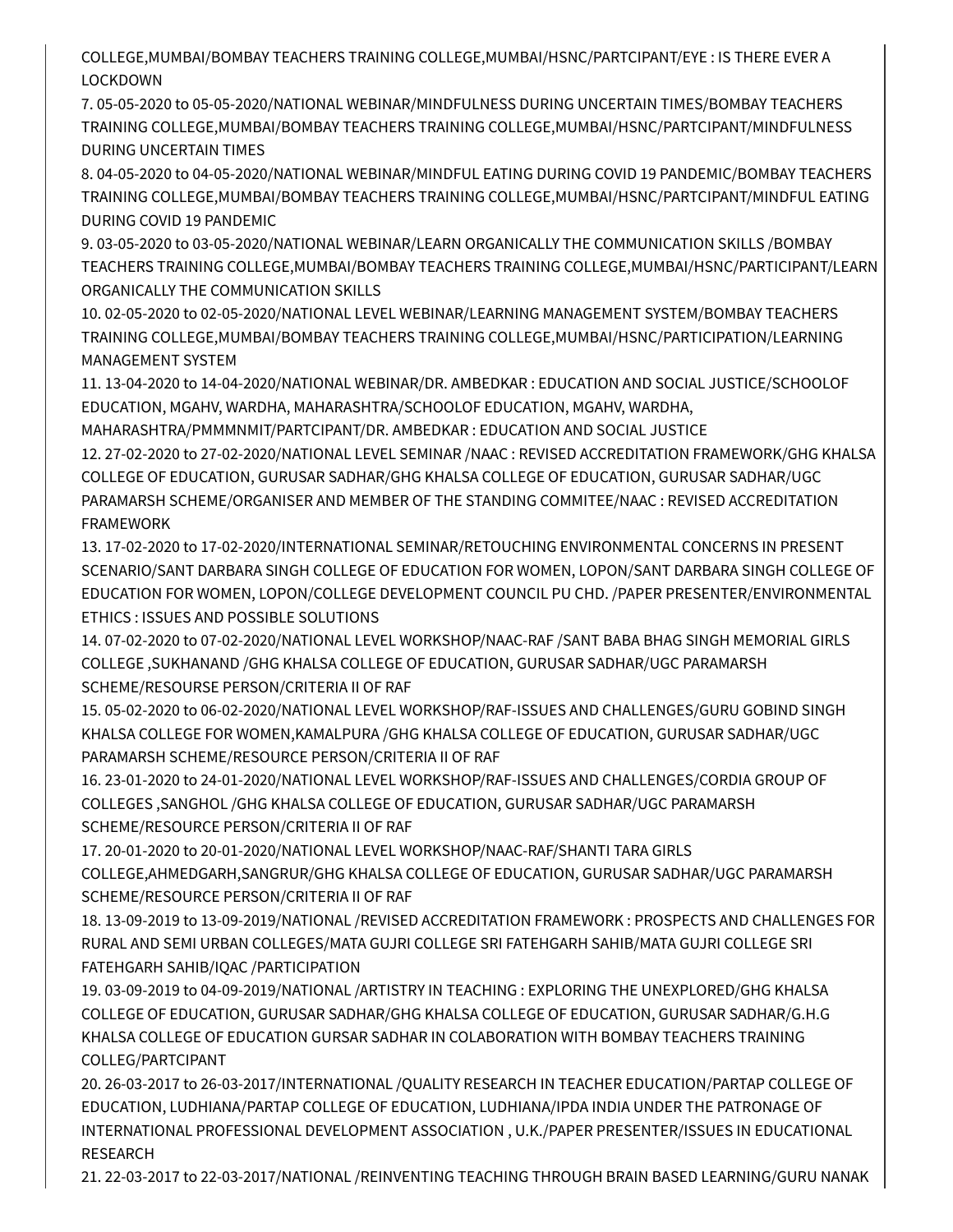COLLEGE OF EDUCATION ,GOPALPUR/GURU NANAK COLLEGE OF EDUCATION ,GOPALPUR/ICSSR NORTH WESTERN REGIONAL CENTRE, CHD/PAPER PRESENTER/COOPERATIVE AND COLLABORATIVE LEARNING

22. 16-03-2016 to 16-03-2016/NATIONAL LEVEL AND CTE AN/LIFE SKILLS EDUCATION : EQUIPPING FOT LIFE/MATA SAHIB KAUR KHALSA COLLEGE GIRLS COLLEGE OF EDUCATION, DHAMOMAJRA,PATIALA/MATA SAHIB KAUR KHALSA COLLEGE GIRLS COLLEGE OF EDUCATION, DHAMOMAJRA,PATIALA/CTE/PAPER PRESENTER/LIFE SKILLS FOR HOLISTIC PERSONALITY DEVELOPMENT

23. 09-03-2015 to 09-03-2015/NATIONAL /SCHOOL EDUCATION : UNIVERSALISATION AND QUALITY CONCERNS/SHRI GURU TEG BAHADUR COLLEGE OF EDUCATION, SEH KE, MALERKOTLA/SHRI GURU TEG BAHADUR COLLEGE OF EDUCATION, SEH KE, MALERKOTLA/CTE/PAPER PRESENTER/QUALITY CONCERN IN TEACHING LEARNING PROCESS 24. 05-03-2015 to 05-03-2015/NATIONAL /NEW NORMS FOR BED & MED BY NCTE/GHG KHALSA COLLEGE OF EDUCATION, GURUSAR SADHAR/GHG KHALSA COLLEGE OF EDUCATION, GURUSAR SADHAR/GHG KHALSA COLLEGE OF EDUCATIONGURUSAR SADHAR/PAPER PRESENTER/EMERGING TRENDS AND INNOVATIONS IN TEACHER EDUCATION. 25. 14-02-2015 to 14-02-2015/STATE/DRUG ADDICTION : ROLE OF EDUCATORS AND ACADEMIC

INSTITUTIONS/SADBHAVNA COLLEGE OF EDUCATION FOR WOMEN, RAIKOT, LUDHIANA/SADBHAVNA COLLEGE OF EDUCATION FOR WOMEN, RAIKOT, LUDHIANA/CDC PANJAB UNIVERSITY CHANDIGARH/PAPER PRESENTER/DRUG ADDICTION

26. 03-05-2014 to 04-05-2014/NATIONAL /QUALITY CONCERNS IN TEACHER EDUCATION/MGN COLLEGE OF EDUCATION JALANDHAR/MGN COLLEGE OF EDUCATION JALANDHAR/IQAC AND ALUMNI ASSOCIATION /PAPER PRESENTER/INTEGRATION OF ICT IN TEACHER EDUCATION: NEED OF THE HOUR

27. 07-03-2014 to 07-03-2014/NATIONAL /RTE - CHALLENGES AND IMPLEMENTATION/GURU NANAK COLLEGE OF EDUCATION ,GOPALPUR/GURU NANAK COLLEGE OF EDUCATION ,GOPALPUR/ICSSR,CHD/PAPER PRESENTER/ISSUES AND CHALLENGES IN RTE.

28. 01-02-2014 to 01-02-2014/NATIONAL /QUALITY EDUCATION : RURAL AND URBAN PERSPECTIVE/GHG COLLEGE OF EDUCATION, GONDWAL/GHG COLLEGE OF EDUCATION, GONDWAL/COLLEGE DEVELOPMENT COUNCIL, PANJAB UNIVERSITY, CHANDIGARH/PAPER PRESENTER/E-LEARNING: THE DIGITAL INNOVATION IN EDUCATION. 29. 30-11-2013 to 30-11-2013/NATIONAL /INCLUSIVE EDUCATION - VISION TO PRACTICE/LLRM COLLEGE OF EDUCATION,DHUDIKE/LLRM COLLEGE OF EDUCATION,DHUDIKE/IQAC /PAPER PRESENTER/NATIONAL LEVEL PRACTICES ON EDUCATION OF CHILDREN WITH DISABILITIES.

30. 22-03-2013 to 22-03-2013/NATIONAL /REVIEWING AND RESTRUCTURING TEACHER EDUCATION CURRICULUM FOR FUTURE TEACHERS/COLLEGE DEVELOPMENT COUNCIL, PANJAB UNIVERSITY, CHANDIGARH/COLLEGE DEVELOPMENT COUNCIL, PANJAB UNIVERSITY, CHANDIGARH/COLLEGE DEVELOPMENT COUNCIL, PANJAB UNIVERSITY, CHANDIGARH/PAPER PRESENTER/ICT USAGE IN TEACHER EDUCATION

31. 09-03-2013 to 09-03-2013/NATIONAL /WOMEN'S RIGHTS - OPPORTUNITIES AND CHALLENGES/SADBHAVNA COLLEGE OF EDUCATION FOR WOMEN, RAIKOT, LUDHIANA/SADBHAVNA COLLEGE OF EDUCATION FOR WOMEN, RAIKOT, LUDHIANA/SADBHAVNA COLLEGE/PAPER PRESENTER/REHABILITATION OF FEMALES WITH DISABILITIES IN INDIA

32. 08-03-2013 to 09-03-2013/NATIONAL /RE-IMAGINING TEACHER EDUCATION : PERSPECTIVES AND TRANSFORMATIONS/CHANDIGARH COLLEGE OF EDUCATION, LANDRAN, MOHALI/CHANDIGARH COLLEGE OF EDUCATION, LANDRAN, MOHALI/ICSSR/PAPER PRESENTER/PREPARATION OF PROFESSIONAL TEACHERS FOR THE SCHOOLS OF 21ST CENTURY

33. 08-03-2013 to 09-03-2013/NATIONAL /QUALITY CULTURE IN EDUCATION/BCM COLLEGE OF EDU ,LUDHIANA/BCM COLLEGE OF EDU ,LUDHIANA/NAAC/PAPER PRESENTER/QUALITY CULTURE IN TEACHER EDUCATION.

34. 11-02-2013 to 11-02-2013/NATIONAL LEVEL SEMINAR /EXCELLENCE IN TEACHER EDUCATION - PERSPECTIVES AND STRATEGIES/GHG KHALSA COLLEGE OF EDUCATION, GURUSAR SADHAR/GHG KHALSA COLLEGE OF EDUCATION, GURUSAR SADHAR/CDC/PAPER PRESENTER/MODERN CLASSROOM PRACTICES AND TEACHER EDUCATION 35. 05-09-2012 to 05-09-2012/NATIONAL LEVEL/PREPARING PROFESSIONAL AND HUMANE TEACHERS/KHALSA COLLEGE OF EDUCATION, AMRITSAR/KHALSA COLLEGE OF EDUCATION, AMRITSAR/COLLEGE/TEACHER'S ROLE IN VALUE EDUCATION AND ITS IMPLEMENTATION STRATEGY IN SCHOOLS

36. 14-04-2012 to 14-04-2012/NATIONAL LEVEL SEMINAR /EMPOWERED YOUTH - RESURGENT INDIA/CHANDIGARH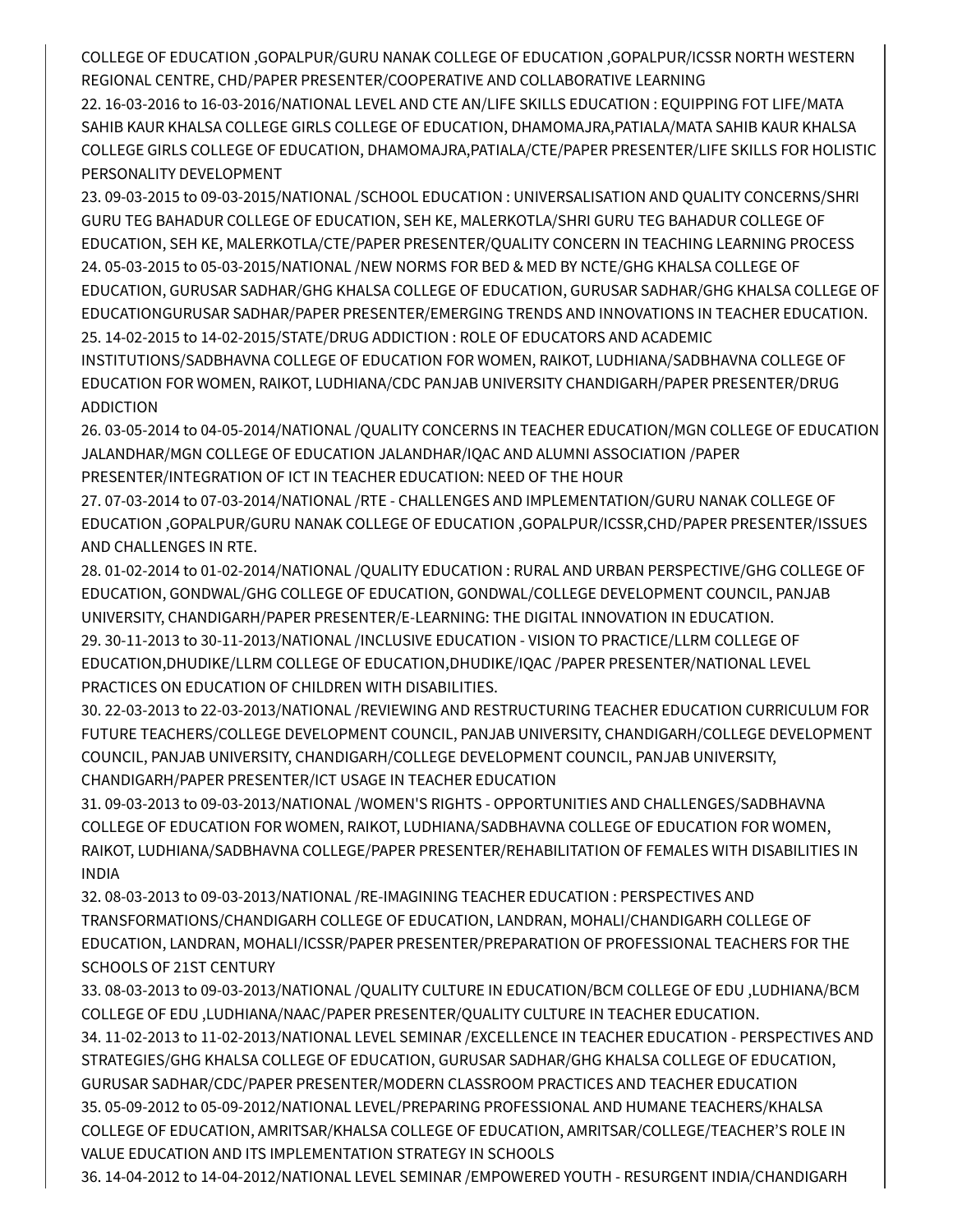COLLEGE OF EDUCATION, LANDRAN, MOHALI/CHANDIGARH COLLEGE OF EDUCATION, LANDRAN,

MOHALI/CHANDIGARH GROUP OF COLLEGES/STUDY OF EMOTIONAL STABILITY IN RELATION TO FAMILY ENVIRONMENT AMONG SECONDARY SCHOOL STUDENTS

37. 26-03-2012 to 27-03-2012/NATIONAL /SHAPING INDIA'S FUTURE : ROLE OF ANTHROPOLOGY AND PSYCHOLOGY/DEPTT OF ANTHROPOLOGY, PU, CHD/DEPTT OF ANTHROPOLOGY, PU, CHD/PUNJAB UNIVERSITY CHANDIGARH

38. 16-03-2012 to 17-03-2012/NATIONAL LEVEL SEMINAR /ADOLESCENTS' DILEMMAS: A CHALLENGE/DEPARTMENT OF EDUCATION, PANJAB UNIVERSITY, CHANDIGARH/DEPARTMENT OF EDUCATION, PANJAB UNIVERSITY, CHANDIGARH/UGC SAP (DRS-III)/DYSFUNCTIONAL CAREER THOUGHTS OF ADOLESCENTS: A CHALLENGE TO CAREER DEVELOPMENT

39. 07-09-2011 to 08-09-2011/NATIONAL LEVEL SEMINAR /MILLENIUM DEVELOPMENT GOALS AND NATIONAL MISSION ON EDUCATION THROUGH ICT : THE CHALLENGES FOR THE UNIVERSITIES/ICSSR, PU, CHD/DEPT OF LIFE LONG LEARNING AND EXTENSION, PU, CHD/ICSSR/LIFELONG LEARNING FOR NATIONAL GROWTH AND DEVELOPMENT 40. 28-03-2011 to 28-03-2011/NATIONAL LEVEL SEMINAR /INSTITUTIONAL PLANNING AND QUALITATIVE DEVELOPMENT IN HIGHER EDUCATION/POST GRADUATE GOVT. COLLEGE FOR GIRLS, SECTOR -42, CHANDIGARH/POST GRADUATE GOVT. COLLEGE FOR GIRLS, SECTOR -42, CHANDIGARH/UGC/STRATEGIC PLANNING AS A KEY TO AN EFFECTIVE INSTITUTIONAL PLANNING

41. 08-03-2011 to 09-03-2011/NATIONAL LEVEL SEMINAR /DISTANCE EDUCATION AND NATIONAL MISSION OF EDUCATION THROUGH ICT FOR SUSTAINABLE DEVELOPMENT/GOLDEN JUBILEE SEMINAR HALL, PU/UNIVERSITY SCHOOL OF OPEN LEARNING, PANJAB UNIVERSITY, CHANDIGARH/ICSSR/BLENDED LEARNING: ONLINE LEARNING ENTERS THE MAINSTREAM

42. 07-03-2011 to 07-03-2011/NATIONAL/PARTNERING FOR OPTIMUM UTILISATION OF RESOURCES FOR RDUCATION : INSTITUTIONS AND COMMUNITY/DEPARTMENT OF EDUCATION, PANJAB UNIVERSITY, CHANDIGARH/DEPARTMENT OF EDUCATION, PANJAB UNIVERSITY, CHANDIGARH/UGC/ROLE OF COMPUTERS IN DEVELOPING COLLABORATIVE LEARNING ENVIRONMENT

### **WORKSHOP**

1. 10-04-2020 to 10-04-2020/NATIONAL /PLANNING AND ORGANISING RESEARCH USING SCOPUS AND MENDELEY/SCHOOL OF EDUCATION, GNDU, AMRITSAR/SCHOOL OF EDUCATION, GNDU, AMRITSAR/MHRD, GOVT. OF INDIA, UGC /PARTICIPATION/PLANNING AND ORGANISING RESEARCH USING SCOPUS AND MENDELEY 2. 08-05-2019 to 08-05-2019/NATIONAL /INNOVATIONS IN INTERNSHIP/GHG KHALSA COLLEGE OF EDUCATION, GURUSAR SADHAR/GHG KHALSA COLLEGE OF EDUCATION, GURUSAR SADHAR/PARTCIPANT 3. 22-04-2016 to 23-04-2016/NATIONAL/POPULARISATION OF SCIENCE/BHUTTA COLLEGE OF EDUCATION, LUDHIANA/BHUTTA COLLEGE OF EDUCATION , LDH/NCERT, NEW DELHI/PARTICIPATION 4. 22-01-2016 to 22-01-2016/COLLEGE LEVEL/BED - SCHOOL INTERNSHIP PROGRAMME/GHG KHALSA COLLEGE OF EDUCATION, GURUSAR SADHAR/GHG KHALSA COLLEGE OF EDUCATION, GURUSAR SADHAR/CDC/PARTICIPATION

### **Awards & Achievements**

| <b>S.No.DateAward Title</b> |   |                                                                        | Reason                                                                             | <b>Given By</b>                                                                                  |  |
|-----------------------------|---|------------------------------------------------------------------------|------------------------------------------------------------------------------------|--------------------------------------------------------------------------------------------------|--|
|                             |   | $25 -$<br><b>3RD PRIZE IN POSTER</b><br>$02 -$<br>PRESENTATION<br>2012 | INTERNATIONAL CONFERENCE ON APPLIED<br><b>PSYCHOLOGY</b>                           | PANJAB UNIVERSITY, CHD                                                                           |  |
|                             |   | $23 -$<br>AWARD OF HONOUR<br>-80<br>2007                               | FOR SECURING HIGHEST OCPA 8.54 IN MSC<br>(ZOOLOGY AND FISHERIES) FOR THE YEAR 2006 | SOCIETY FOR ADVANCEMENT OF<br>ACADEMICS, SPORTS AND<br>CULTURAL ACTIVITIES (SAASCA),<br>PAU, LDH |  |
|                             | 3 | 17-<br>THIRD POSITION AT<br>$02 -$<br>UNIVERSITY LEVEL<br>2005         | 4X100M RELAY                                                                       | SPORTS AND YOUTH ACTIVITIES<br>COUNCIL, PAU, LDH                                                 |  |